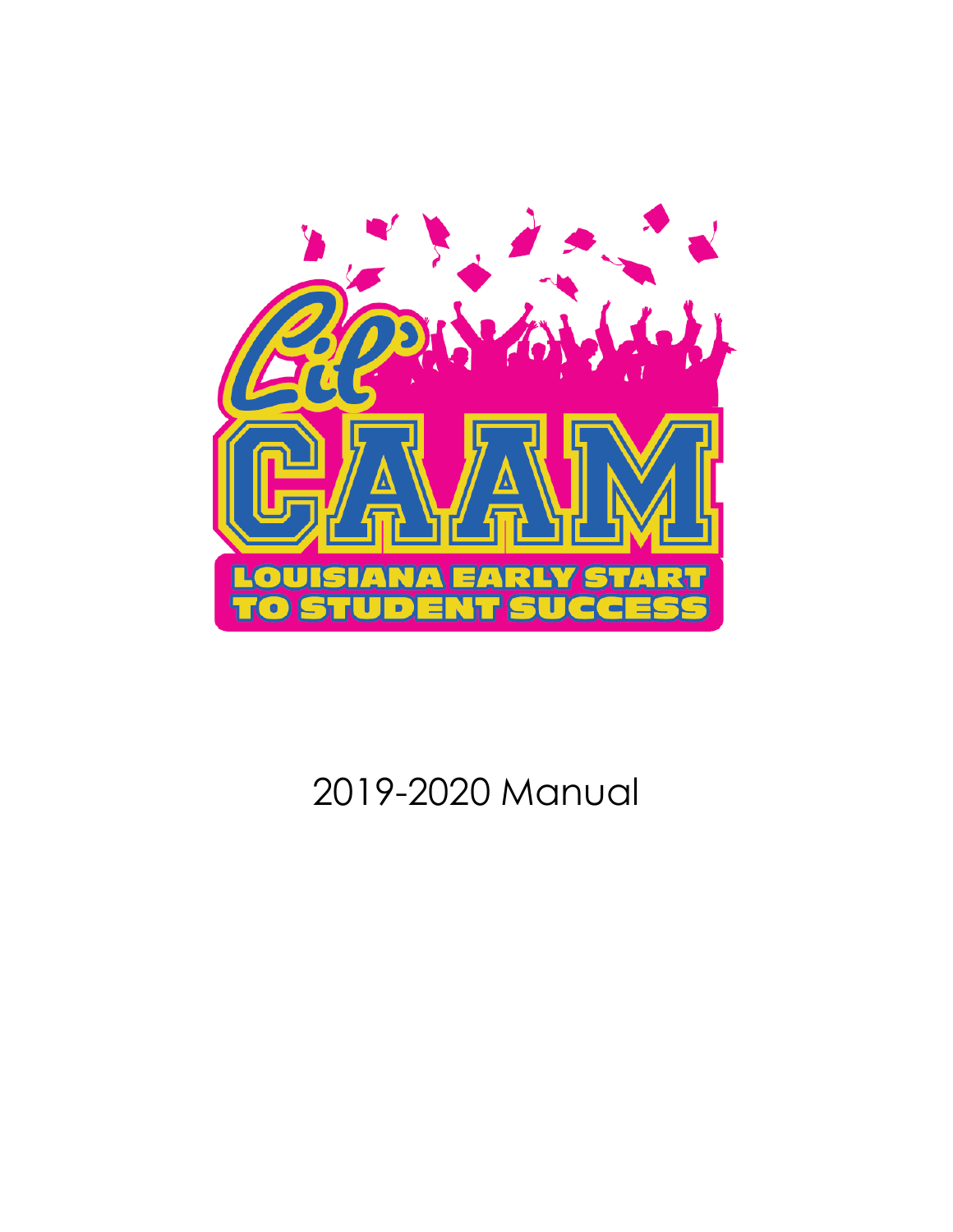#### **Purpose of Lil' CAAM – Louisiana Early Start to Student Success**

- To promote a college-going culture within the school.
- To prepare 6-11<sup>th</sup> grade students in the college/career going process.
- To provide information to students to help make the best decisions for their future and the college-going process.

Schools will participate in a theme each week to carefully walk their students through preparing for their future. LIL' CAAM can be hosted throughout the school year but we encourage you to follow the order of the 5-point match

Each week is guided by the LOSFA 5-Point Match.

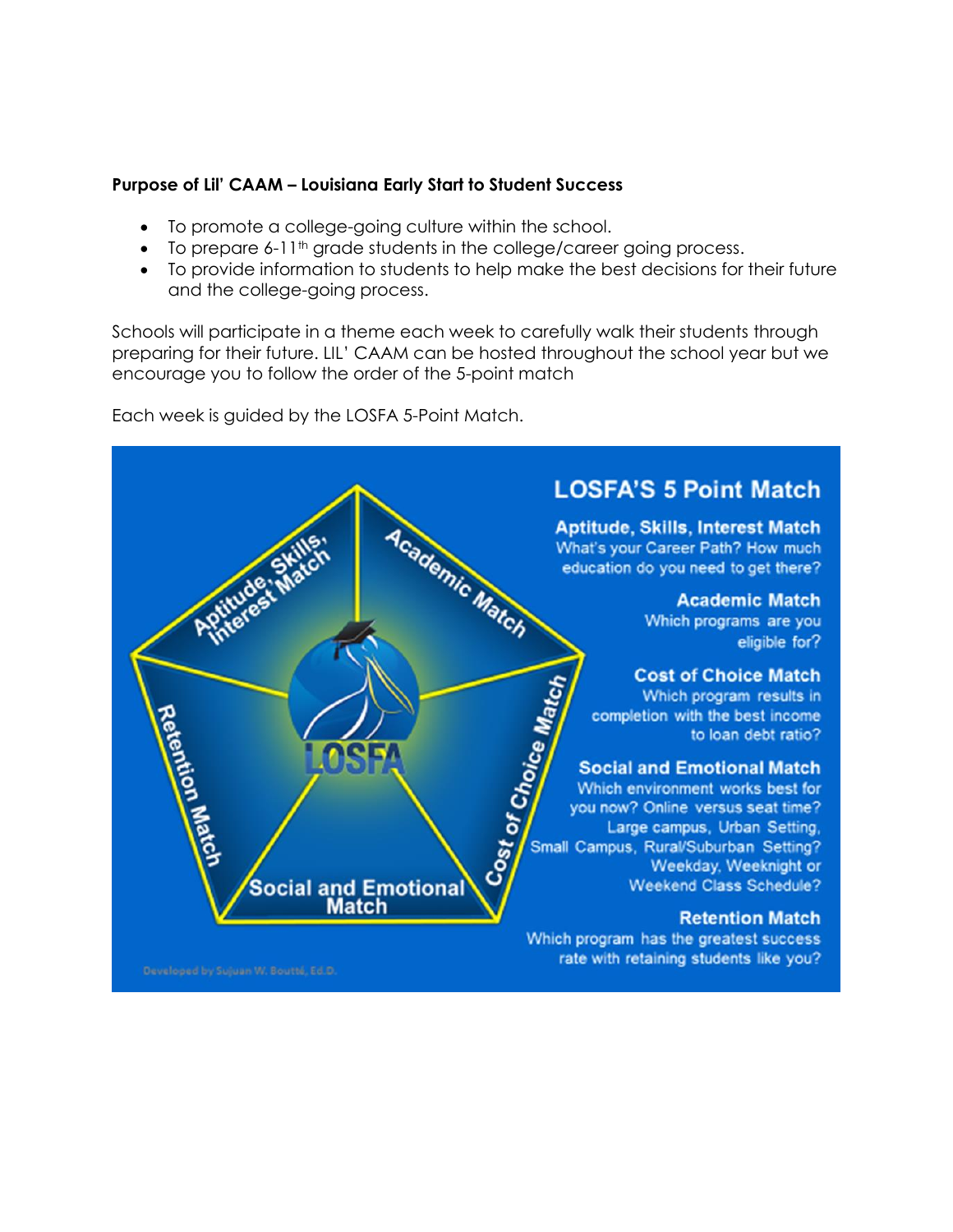#### **Aptitude, Skills, and Interests Match**

Looks at personal skills, interests, potential career paths, and the education required.

#### **Academic Match**

- What is the student's current GPA, ACT/ACT WorkKeys score?
- What career and/or postsecondary program is the student eligible for?
	- o Does this school have the student's intended major based upon career choice?

#### **Cost of Choice Match**

- What is the tuition and cost of attendance?
- Scholarships, grants, student loans and grant opportunities.
	- o FAFSA Completion.
	- o TOPS Tech, Opportunity, Performance & Honors.
	- o Pell Grant, Go Grant, Teach Grant.
	- o Institutional Aid.
		- **Freshman Scholarships.**
		- Pelican Promise (LSU).
		- **Legacy Scholarships.**
		- **Which program will have the lowest debt?**

#### **Social and Emotional Match**

- Small Campus (5,000 or less), Medium Campus (5,001-14,999), or Large Campus  $(15,000+)$ .
	- o Student-Teacher Ratio.
- Urban, Suburban, or Rural area?
- Distance from home.
- Things to do on campus and in the area.
	- o Student Organizations.

#### **Retention**

- Graduation Rate.
- Student Success.

#### **Schools are encouraged to invite speakers to the school during this time that represent college, military, and career options. Each week will represented on social media as follows.**

| Week 1 – 10/1-6 |  | Week 2 – 10/7-13    Week 3—10/14-20   Week 4—10/21-27   Week 5 – 10/28-11/3 |
|-----------------|--|-----------------------------------------------------------------------------|
|                 |  |                                                                             |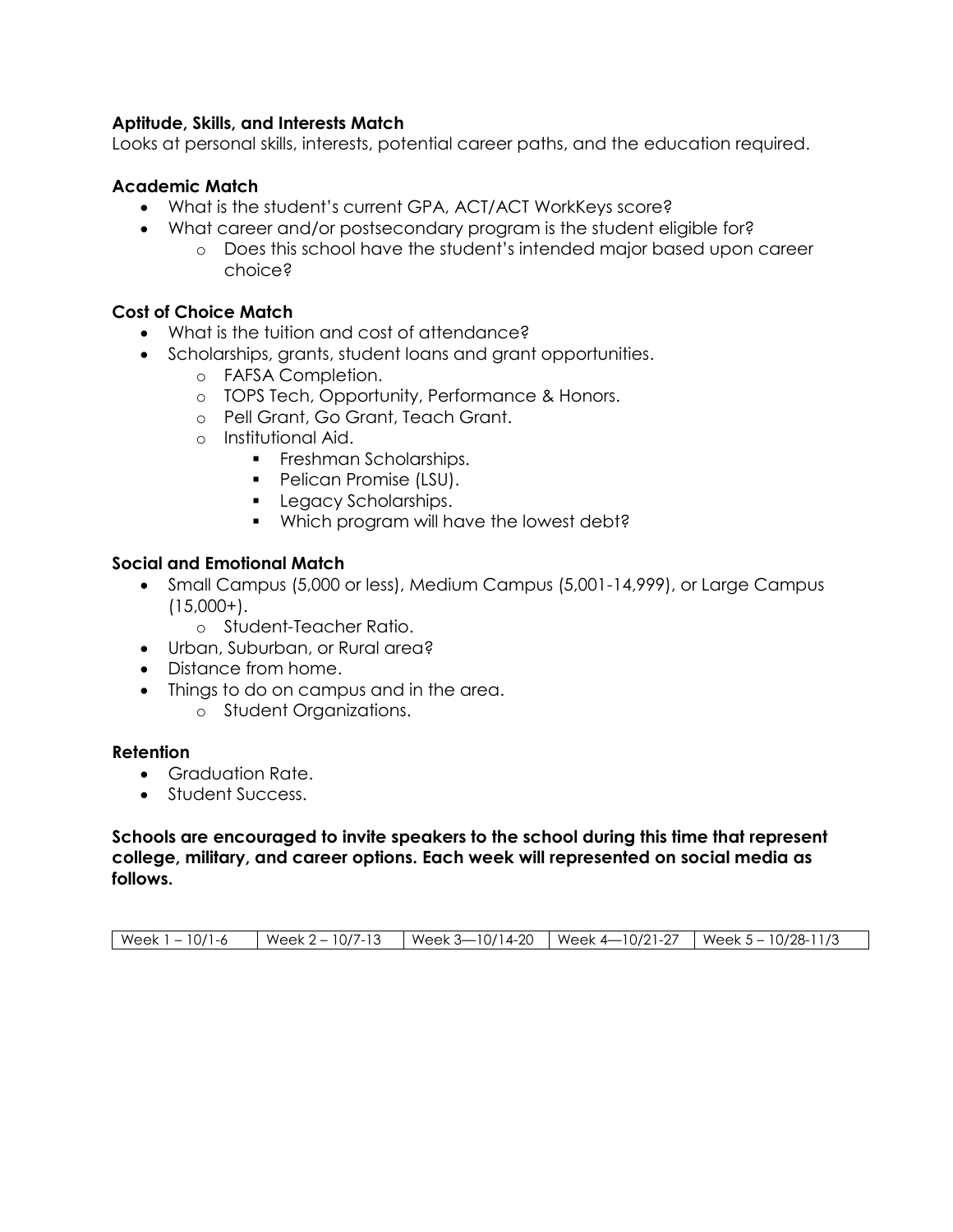# **Middle School (6-8th grade)**

# **Week One-- Aptitude, Skill, and Interest (October 1-6)**

What am I good at?

*My Career and College Dreams Collage*

Ask your students to create a personal collage of their possible dream jobs/careers. Suggest that they identify the first step (entry level) job for work they find interesting. They should find corresponding photos in magazines, on the computer, or create a drawing for that position. Then, they should look for pictures (or draw one) of someone in the middle of their career in this field. Finally, they should be encouraged to look for images of someone who is a master or at the top of their career. For younger students, it is useful to encourage students to connect specific jobs to "career clusters"

# **Activity:**

- Make collages of their skills and jobs that they are interested in.
- unlockmyfuture.org
- Host a career day and have students dress as their aspired career

Post on your schools social media and tag us! Invite the students to post and use hashtags.

- Facebook: LOSFA
- Instagram: @LOSFA001
- Twitter: LOSFA
- Use Hashtags: #SayLESSS (Louisiana Early Start to Student Success), #CollegeConvos #MatchANDFit

# **Week Two-- Academic Match (October 7-13)**

Can I get in?

Game of Life to Dream Career (full page at the end of this booklet).



# **Activity:**

 Students will choose a career to be their end point and will research what it takes to get to that career. Students will fill in the board with the steps to get to the career.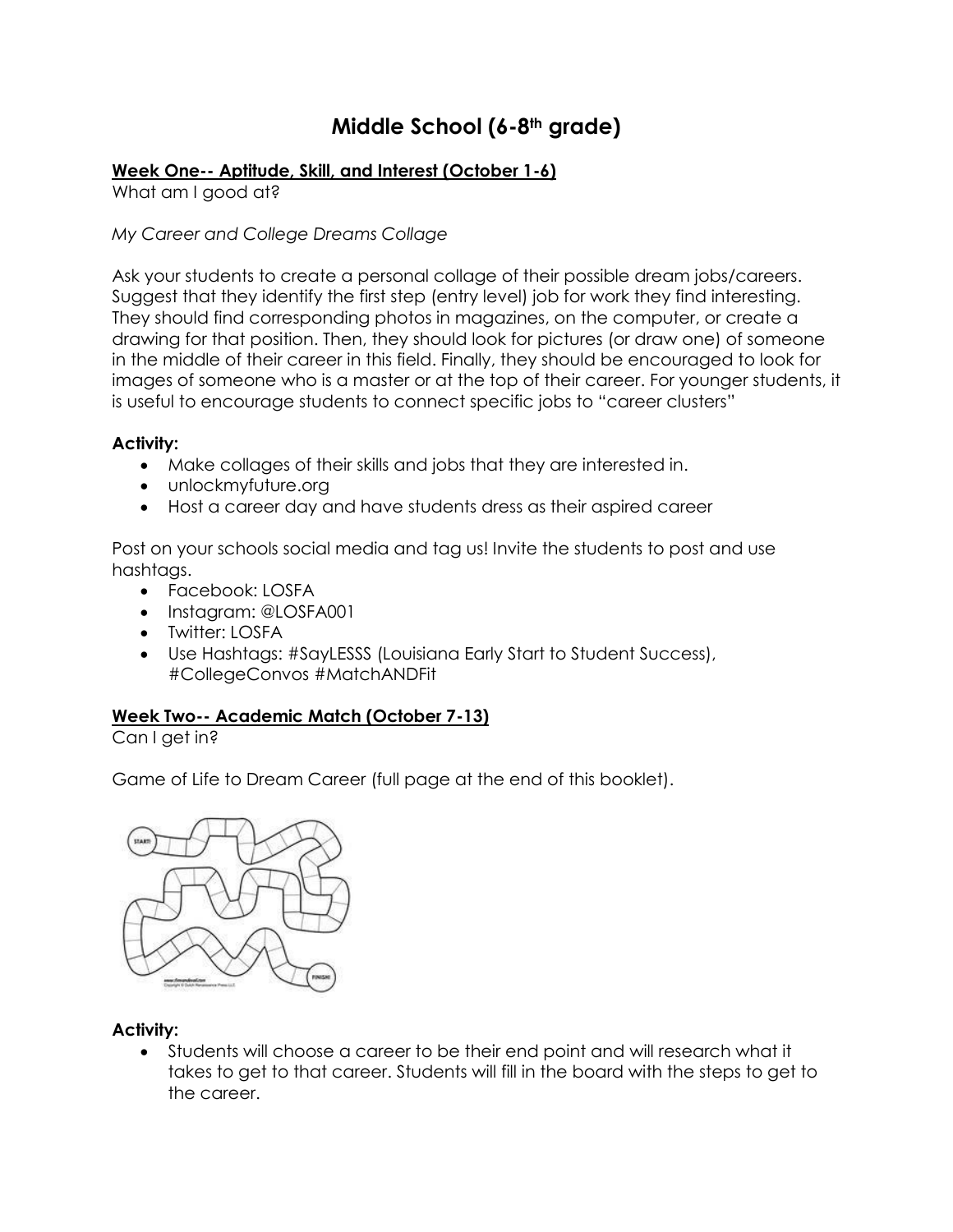- 1. Graduate from Middle School
- 2. Take Dual Enrollment Credits
- 3. Earn a \_\_\_\_ GPA
- 4. Apply for scholarships
- 5. Major in \_\_\_ at \_\_\_ college/university
- 6. Intern at
- 7. Graduate
- 8. Etc.

Post on your schools social media and tag us! Invite the students to post and use hashtags.

- Facebook: LOSFA
- Instagram: @LOSFA001
- Twitter: LOSFA
- Use Hashtags: #SayLESSS (Louisiana Early Start to Student Success), #CollegeConvos #MatchANDFit

# **Week Three— Cost of Choice (October 14-20)**

Can I afford it?

Students should begin talking about ways to afford college options. What is the tuition to attend the postsecondary institution?

# **Activity:**

- Bring this conversation home—have students compose talking points to share with their parents.
- Talk about good grade in high school and scholarships (i.e., TOPS Tech, TOPS Opportunity, Performance, and Honors).

Post on your schools social media and tag us! Invite the students to post and use hashtags.

- Facebook: LOSFA
- Instagram: @LOSFA001
- Twitter: LOSFA
- Use Hashtags: #SayLESSS (Louisiana Early Start to Student Success), #CollegeConvos #MatchANDFit

# **Week Four-- Social & Emotional Match (October 21-27)**

Who gets me?

Talk to students about what they feel are their best learning environments.

- Small Campus (5,000 or less), Medium Campus (5,001-14,999), or Large Campus  $(15,000+)$ .
	- o Student-Teacher Ratio.
- Urban, Suburban, or Rural area?
- Distance from home.
- Things to do on campus and in the area.
	- o Student Organizations.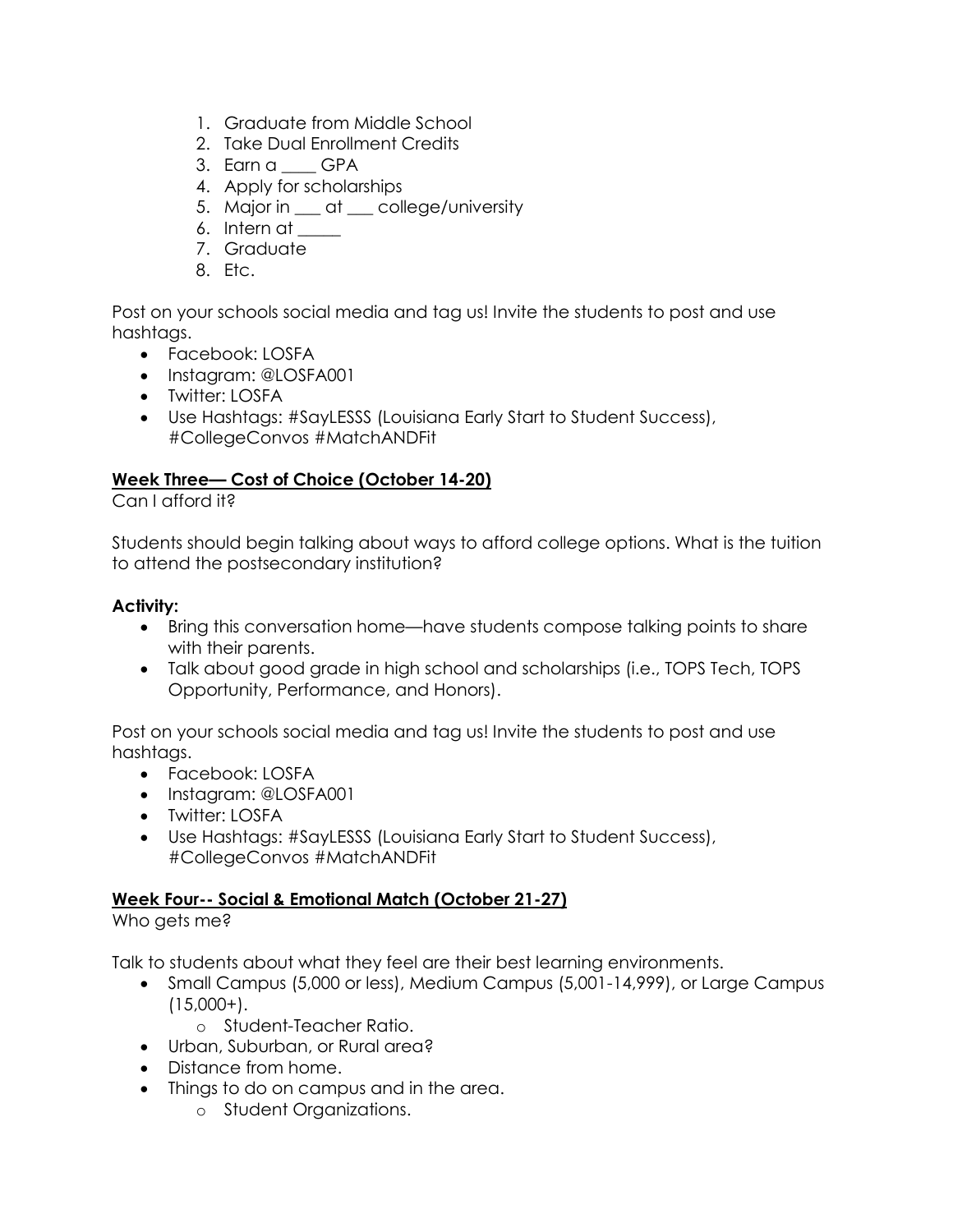# **Activity:**

- Let's work on getting the students excited about the college-going culture. Talk about mascots, clubs, and wear college school colors (i.e., spirit week).
- Encourage school staff to share their stories; create door decorations at schools (i.e., "I felt more at home at Southern University....").

Post on your schools social media and tag us! Invite the students to post and use hashtags.

- Facebook: LOSFA
- Instagram: @LOSFA001
- Twitter: LOSFA
- Use Hashtags: #SayLESSS (Louisiana Early Start to Student Success), #CollegeConvos #MatchANDFit, #whyapply

# **Week Five – Retention (October 28—November 3)**

I will finish what I start!

This week students are encouraged to promise themselves to persevere even when it gets tough. Have conversations about what college and career success means to them and how previous week's activities will help them be successful.

#### **Retention = Success**

# **Activity:**

 Students are encouraged to decorate a piece of paper and write **"I promise myself to seek out assistance through campus resources to persevere and be successful in college."** 

You are also encouraged to have the students complete "Success Collages" that contain pictures of what success means to them.

Post on your schools social media and tag us! Invite the students to post and use hashtaas.

- Facebook: LOSFA
- Instagram: @LOSFA001
- Twitter: LOSFA
- Use Hashtags: #SayLESSS (Louisiana Early Start to Student Success), #CollegeConvos #MatchANDFit, #whyapply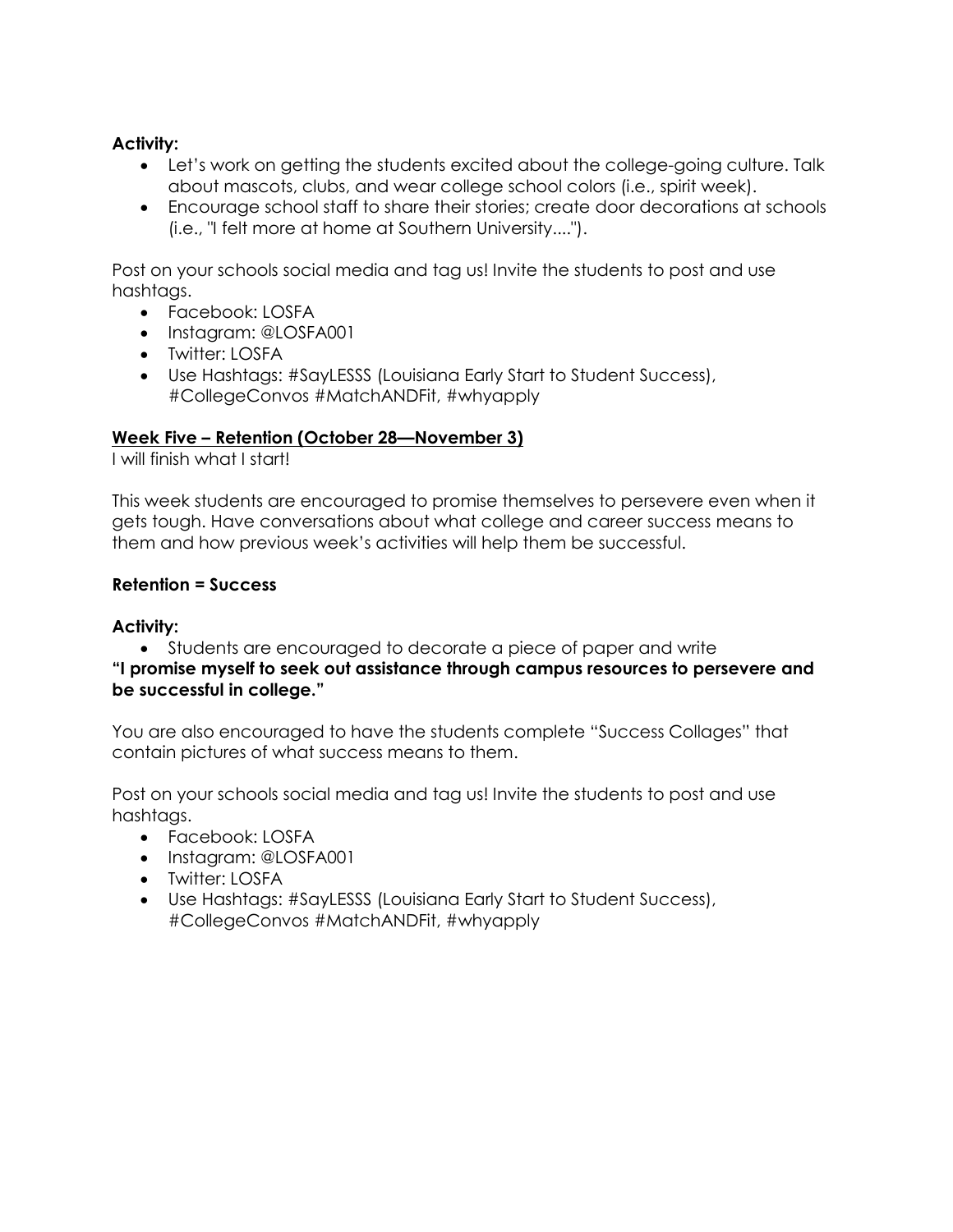# **High School (9-11th grade)**

# **Week One-- Aptitude, Skill, and Interest (October 1-6)**

What am I good at?

My Career and College Dreams Collage.

\*\*Use College Readiness Terms Guide as needed.

# **Activity:**

- Make collages of their skills and jobs that they are interested in.
- unlockmyfuture.org
- Host a career day and have students dress as their aspired career

Post on your schools social media and tag us! Invite the students to post and use hashtags.

- Facebook: LOSFA
- Instagram: @LOSFA001
- Twitter: LOSFA
- Use Hashtags: #SayLESSS (Louisiana Early Start to Student Success), #CollegeConvos #MatchANDFit

# **Week Two-- Academic Match (October 7-13)**

Can I get in?

# **Activity:**

- Talk to your students about Dual Enrollment, Advanced Placement, and International Baccalaureate courses.
- Explain to the students how these courses will help with the college-going process.
- **\*\*Use College Readiness Terms Guide as needed.**

Post on your schools social media and tag us! Invite the students to post and use hashtags.

- Facebook: LOSFA
- Instagram: @LOSFA001
- Twitter: LOSFA
- Use Hashtags: #SayLESSS (Louisiana Early Start to Student Success), #CollegeConvos #MatchANDFit

# **Week Three— Cost of Choice (October 14-20)**

Can I afford it?

Students should begin talking about ways to afford college options. What is the tuition to attend the postsecondary institution?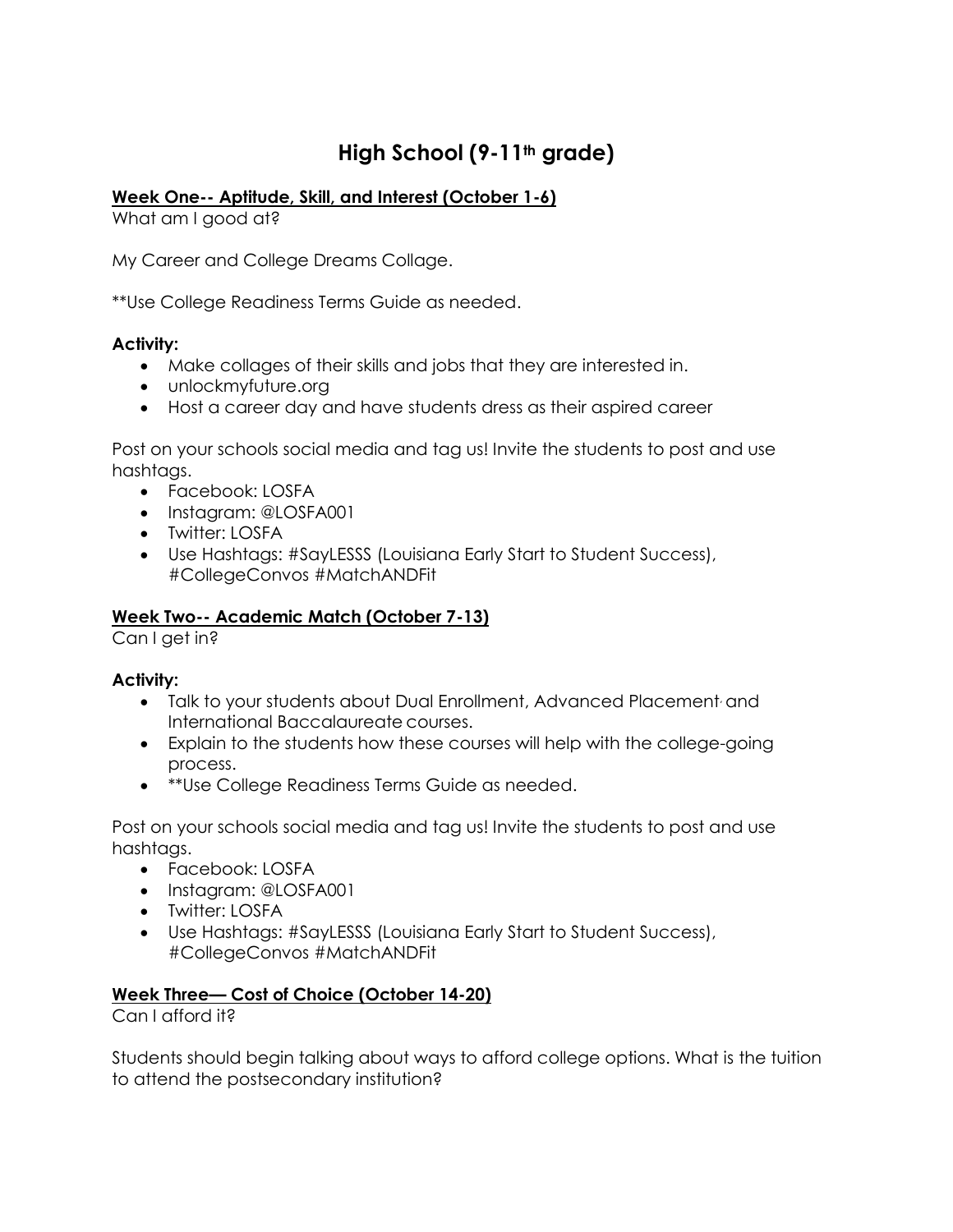\*\*Use College Readiness Terms Guide as needed

# **Scholarships and Financial Aid:**

- **START Saving Program**
	- o The Student Tuition Assistance & Revenue Trust program, commonly referred to as the START Saving Program, is an innovative saving plan designed to help families contend with the growing cost of educating their children.
		- <https://www.startsaving.la.gov/>
- **TOPS Tech Early Start, Tech, Opportunity, Performance and Honors**
	- o The TOPS Tech Early Start award provides up to \$600 per academic year for any eligible 11th or 12th grade student attending a Louisiana PUBLIC high school who wishes to concurrently enroll for up to six credit hours per semester in order to pursue certification in an **[Eligible Program](https://www.osfa.la.gov/MainSitePDFs/ttes_eligible_programs.pdf)** at a **[public or nonpublic](https://www.osfa.la.gov/linksto.htm)  [college](https://www.osfa.la.gov/linksto.htm)** or an **[approved training provider](https://www.osfa.la.gov/MainSitePDFs/ttes_training_providers.pdf)**.
		- Be in "Good Standing" as an 11th or 12th grade student in a Louisiana PUBLIC high school ("Good Standing" is defined by the student's high school).
		- **Have an approved 5-Year Education and Career Plan.**
		- Have a cumulative GPA of 2.00 on a 4.00 scale on all courses attempted.
		- Score a 15 or above on the mathematics AND English portion of the Pre-ACT or the ASPIRE, or on the ACT, or the equivalent concordant value on the SAT, or a Silver Level score on the ACT WorkKeys assessment.
		- Enroll in a course in an Industry-Based Occupational or Vocational Education Credential Program in a top demand occupation (**[Eligible](https://www.osfa.la.gov/MainSitePDFs/ttes_eligible_programs.pdf)  [Program](https://www.osfa.la.gov/MainSitePDFs/ttes_eligible_programs.pdf)**).
	- o TOPS Tech can be used for students enrolled full time in a technical program or approved academic program. Additional information about schools and specific programs can be found at the following link: <https://www.osfa.la.gov/MainSitePDFs/TOPSTechUsage.pdf>
	- o Opportunity, Performance, Honors
		- o ACT Scores TOPS Opportunity 20 TOPS Performance 23 TOPS Honors 27
		- o GPA TOPS Opportunity 2.5 TOPS Performance 3.0 TOPS Honors 3.0 ■ Based on TOPS 19 units only
		- o You must achieve a qualifying score on or before the ACT national test date in April in the academic year you graduate from high school.

# **Activity:**

- Bring this conversation home—have students compose talking points to share with their parents.
- Talk about good grades in high school and scholarships (i.e., TOPS Tech, TOPS Opportunity, Performance, and Honors).

Post on your schools social media and tag us! Invite the students to post and use hashtags.

- Facebook: LOSFA
- Instagram: @LOSFA001
- Twitter: LOSFA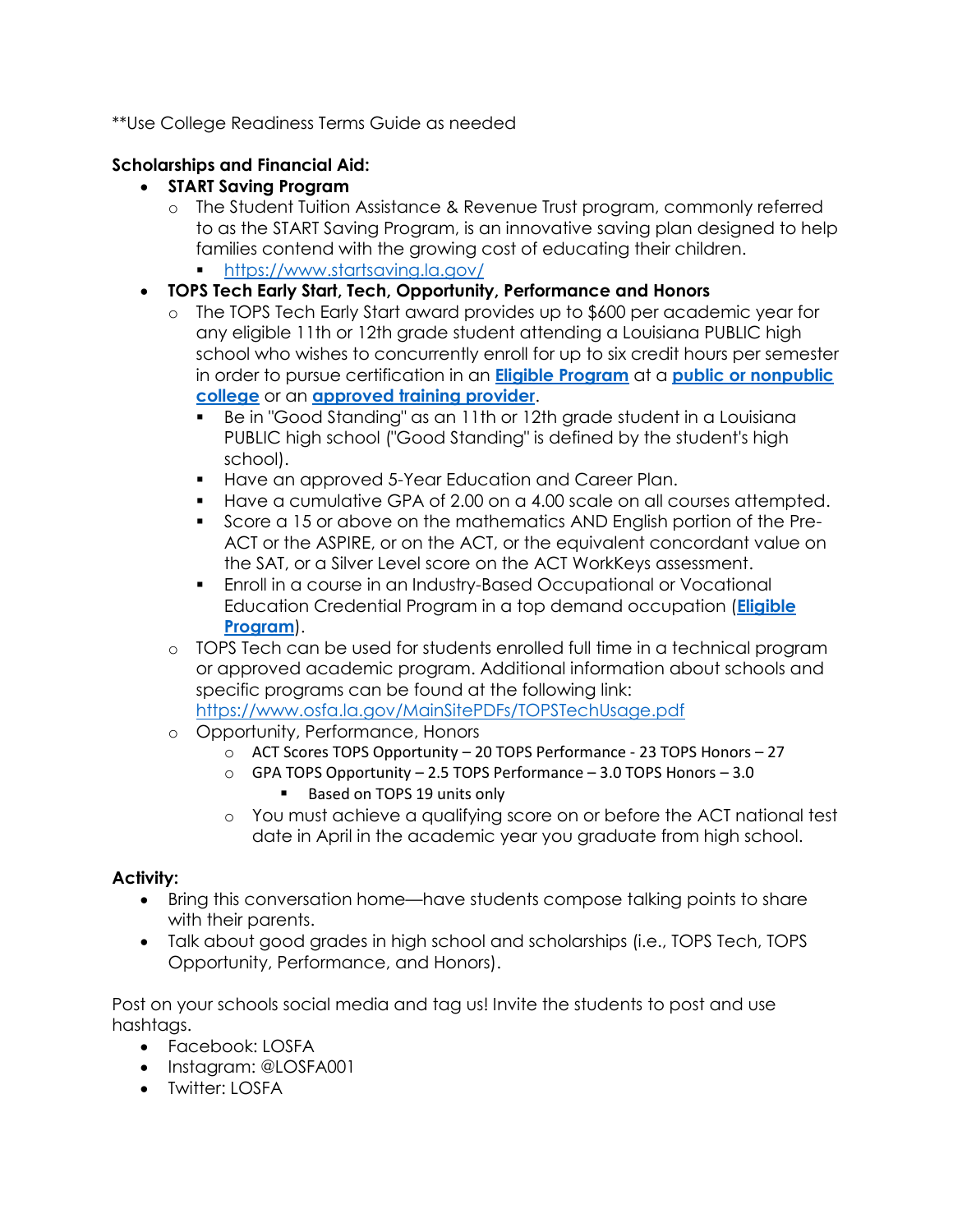Use Hashtags: #SayLESSS (Louisiana Early Start to Student Success), #CollegeConvos #MatchANDFit

# **Week Four-- Social & Emotional Match (October 21-27)**

Who gets me?

Talk to students about what they feel are their best learning environments.

- Small Campus (5,000 or less), Medium Campus (5,001-14,999), or Large Campus  $(15,000+)$ .
	- o Student-Teacher Ratio.
- Urban, Suburban, or Rural area?
- Distance from home.
- HBCU/PWI.
- Things to do on campus and in the area.
	- o Student Organizations.

# **Activity:**

- Let's work on getting the students excited about the college-going culture. Talk about mascots, clubs, and wear college school colors (i.e., spirit week).
- Encourage school staff to share their stories; create door decorations at schools (i.e., "I felt more at home at Southern University....").

Post on your schools social media and tag us! Invite the students to post and use hashtags.

- Facebook: LOSFA
- Instagram: @LOSFA001
- Twitter: LOSFA
- Use Hashtags: #SayLESSS (Louisiana Early Start to Student Success), #CollegeConvos #MatchANDFit, #whyapply

# **Week Five – Retention (October 28—November 3)**

I will finish what I start!

Students are encouraged to promise themselves to persevere event when it gets tough and to seek out help on campus.

Connecting students to resources:

- Student Support Services (TRIO).
- Tutoring.
- Mental Health.
- **•** First Year Services.

# **Activity:**

Students are encouraged to decorate a piece of paper and write

**"I promise myself to seek out assistance through campus resources to persevere and be successful in college."**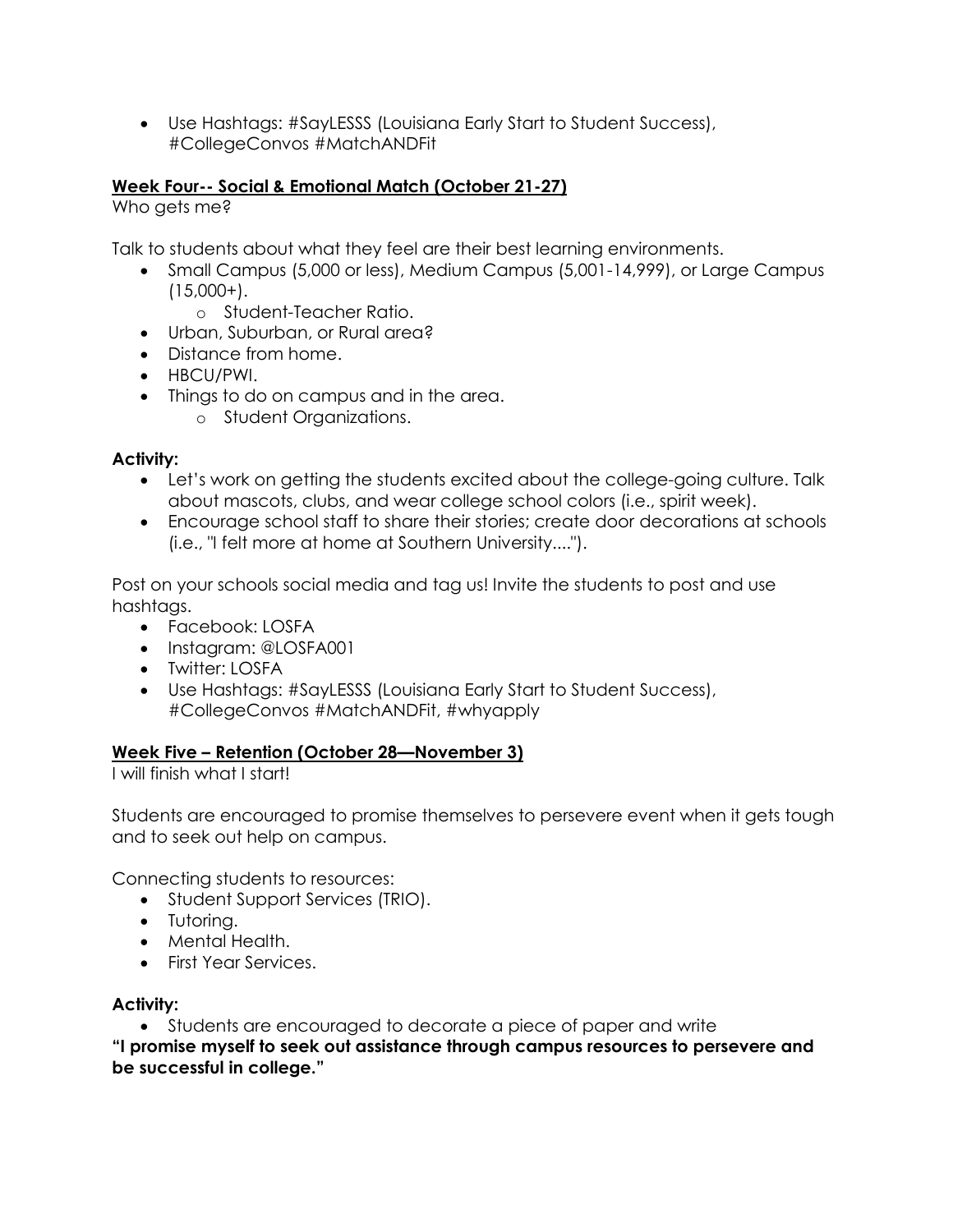You are also encouraged to have the students complete "Success Collages" that contain pictures of what success means to them.

Post on your schools social media and tag us! Invite the students to post and use hashtags.

- Facebook: LOSFA
- Instagram: @LOSFA001
- Twitter: LOSFA
- Use Hashtags: #SayLESSS (Louisiana Early Start to Student Success), #CollegeConvos #MatchANDFit, #whyapply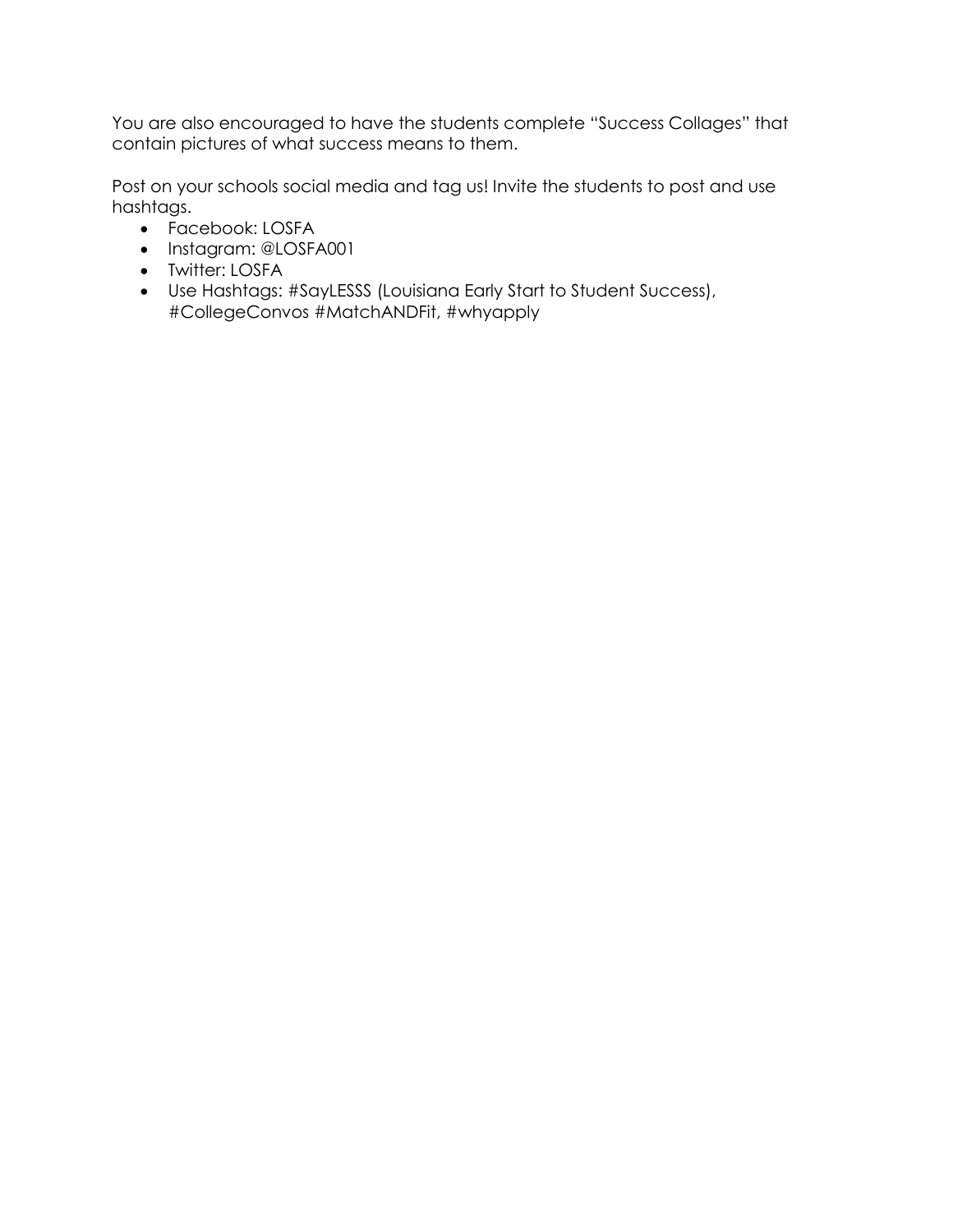